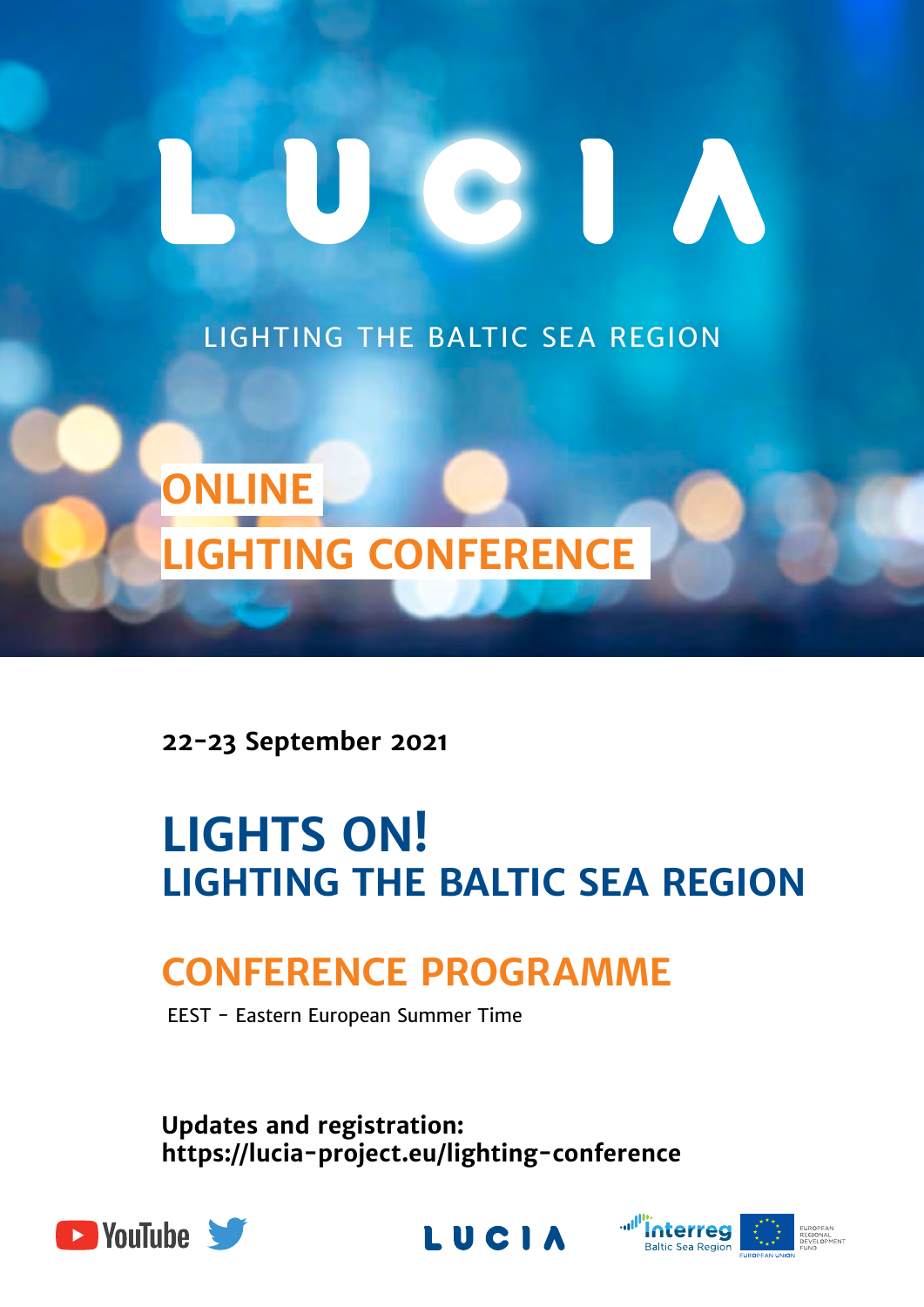## LIGHTS ON! LIGHTING THE BALTIC SEA REGION

## **Day 1: Wednesday, 22 September 2021**

EEST - Eastern European Summer Time

**Moderator: Alvar Kurrel, TalTech**

#### **09:00 Opening virtual doors**

- **09:30 Technical introduction to online participants** Alvar Kurrel, Tallinn University of Technology
- **09:40 Welcome words** Tarmo Sulg and Sven Illing, Tallinn Municipality, Estonia
- **09:55 Lighting the baltic sea region** Thomas Jacob, Free and Hanseatic City of Hamburg, Senate Chancellery, Germany
- **10:15 highLIGHTS! Keynote speach** Meri Lumela, deputy chair of city council Jyvaskyla, president of LUCI Association
- **10:35 Interaction and discussion**
- **10:45 Coffee break** Get together in wonder.me

#### **#1: Ray of Light – HighLIGHTING Economic development in smart urban lighting**

- **11:00 Introduction** Topi Haapanen, Posintra Ltd., Finland
- **11:05 Climate-neutral by 2050 the (evident) role of cities** Georg Houben, EU Commission's Directorate General for Energy (tbc)
- **11:25 Discussion**
- **11:35 Lessons learned: Key strategies to link economic development and smart urban lighting** Topi Haapanen, Posintra Ltd., Finland
- **11:45 Hosting of the lighting grid experiences from public-private cooperation** Tero Asikainen, Insplan Ltd., Finland
- **12:00 Jūrmala pilot - Jomas street** Ieva Šponberga, Development Department, Jūrmala City Council, Latvia
- **12.20 Interaction and Q&A**

#### **12:30 Lunch break**





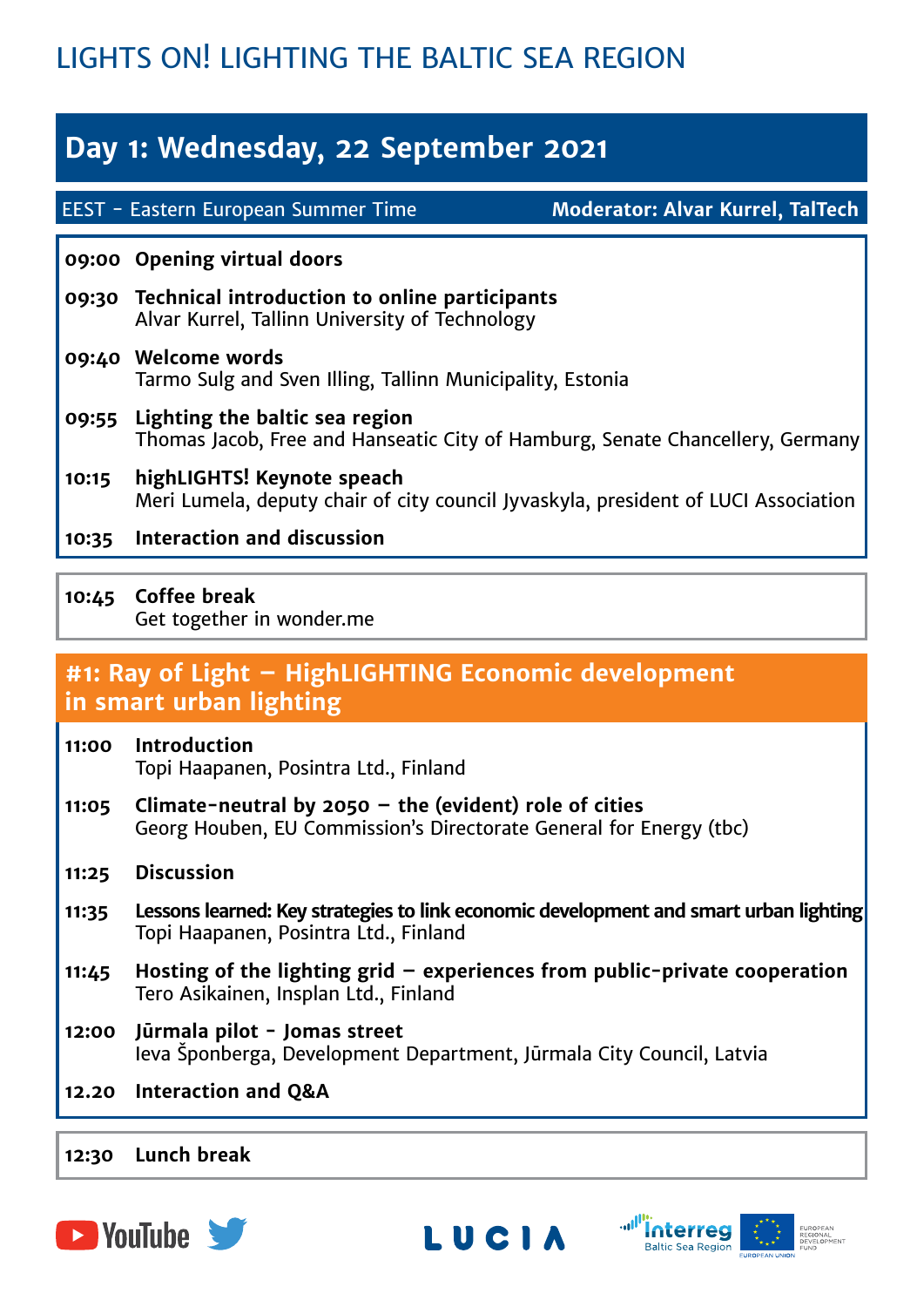## LIGHTS ON! LIGHTING THE BALTIC SEA REGION

## **Day 1: Wednesday, 22 September 2021**

EEST - Eastern European Summer Time

**Moderator: Tarmo Korõtko, TalTech**

#### **#2: Light down? HighLIGHTING Social acceptance, lighting design and darkness in cities**

#### **13:30 Introduction** Dr. Katharina Erdmenger, Permanent Representation of the Federal Republic of Germany to the European Union, Head of Unit Home Affairs - Police cooperation, data protection, civil protection, Schengen, counter-terrorism Heike Bunte, Free and Hanseatic City of Hamburg **13:45 Light down! Solutions for sustainable outdoor lighting.** Dr. Sibylle Schroer, Leibniz Institute of Freshwater Ecology and Inland Fisheries, Germany

- **14:15 Light in motion! Cycle Highway Arnhem-Nijmegen**  Anita Stienstra, Province of Gelderland, Netherland
- **14:40 Feel the light! Disabled persons and public lighting**  Yolanda Potrykus, City of Porvoo, Finland
- **14:50 Broken lights! Social acceptance of public activities** Mariana Schröter, Free and Hanseatic City of Hamburg
- **15:00 Interaction and Q&A**

#### **15:15 Coffee break** Videopresentation from students of PtG St. Petersburg Polytechnic University

## Interactive session

## **#3: Lighten up the day**

- **15:30 Conference Quiz** LUCI Association
- **15:50 Lucia Knowledge Centre** LUCI Association





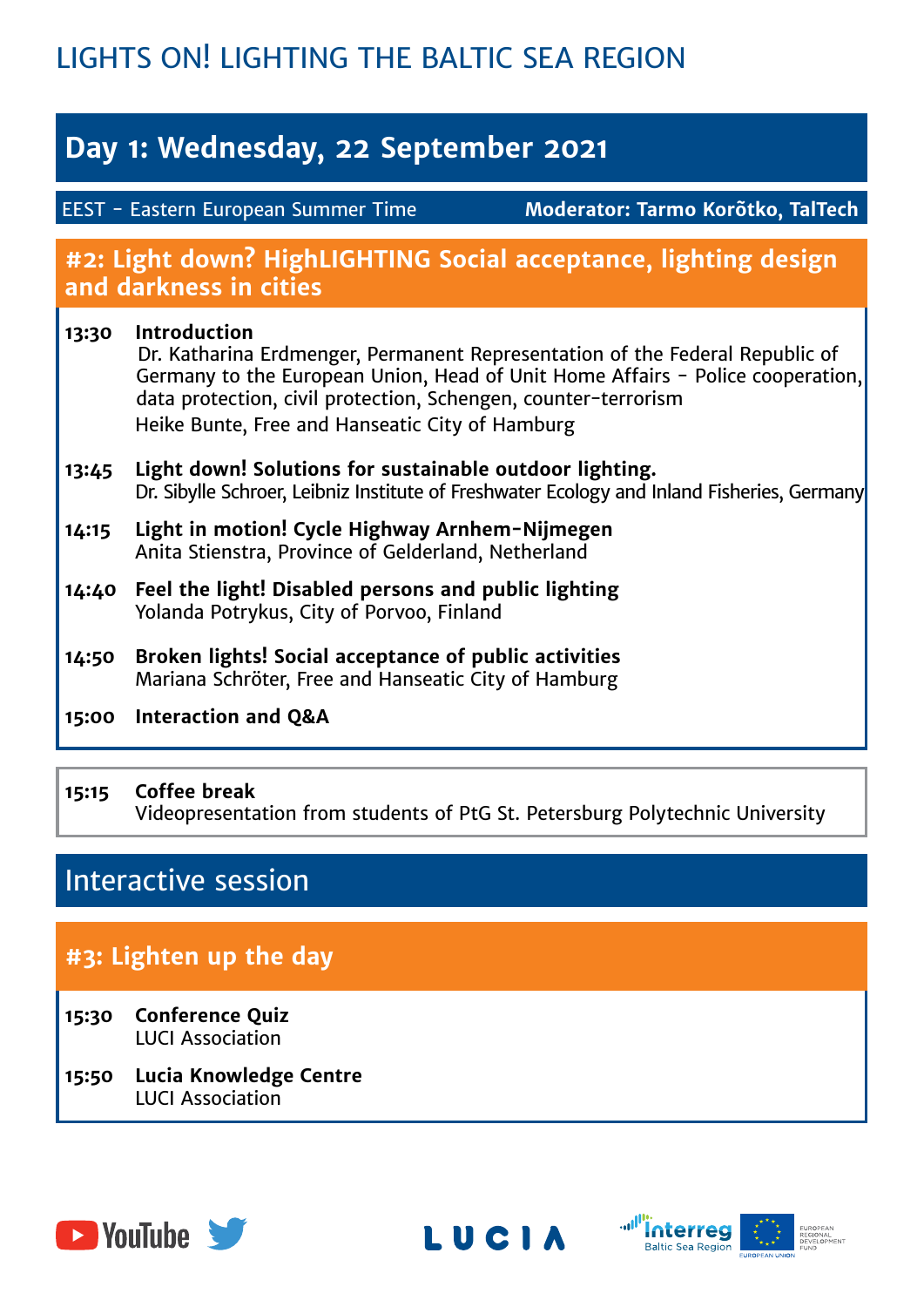## **Day 2: Thursday, 23 September 2021**

#### EEST - Eastern European Summer Time

**Moderator: Argo Rosin, TalTech**

- **09:00 Interreg Highlighting the Baltic Sea Region** Laura Ligazzolo, Interreg Baltic Sea Region
- **09:15 Tallinn pilot planning and activities** Eva Tallo, Tallinn, Estonia
- **09:25 Lighting thematic plan of Tallinn Bastion zone parks and Canute Garden lighting design** Antti Hiltunen, VALOA Design Ltd, Finland
- **09:45 Tallinn pilot Canute Garden** Videopresentation

### **#4: Lights up! HighLIGHTING Technology**

- **10:00 Introduction** Argo Rosin, Vice-Dean for Research in School of Engineering, Tallinn University of Technology **10:05 The smart city starts with smart lighting** Jens Hammer, Technology Lead, DOLL Living Lab, Denmark **10:20 Smart Lighting procurement – see the forest behind the trees** Alar Võrk, Lumoflex, Estonia **10:35 Albertslund pilot – Activity-based lighting solutions in DOLL Living Lab** Videopresentation followed by Søren Refsgaard, Product Manager, Seneco a/s, Denmark
- **10:50 Interaction and Q&A**

**11:00 Coffee break**